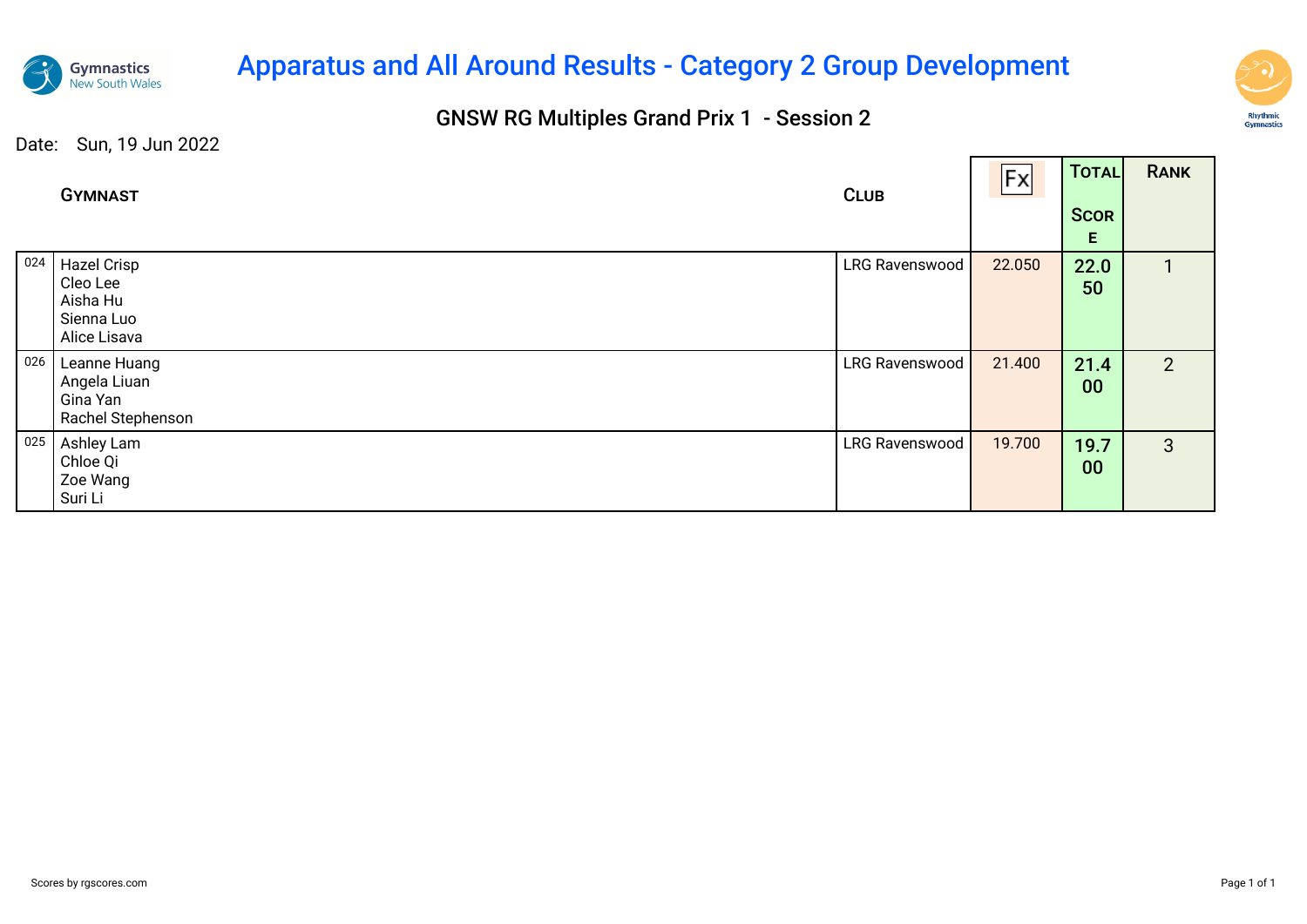

## Apparatus and All Around Results - Category 2 Quad Development

### GNSW RG Multiples Grand Prix 1 - Session 2



┑

|     | <b>GYMNAST</b>                                               | <b>CLUB</b>    | ⌒      | <b>TOTAL</b><br><b>SCOR</b><br>E | <b>RANK</b> |
|-----|--------------------------------------------------------------|----------------|--------|----------------------------------|-------------|
| 011 | Hazel Crisp<br>Sienna Luo<br>Aisha Hu<br>Cleo Lee            | LRG Ravenswood | 20.750 | 20.7<br>50                       | $=1$        |
| 012 | Nora Wu<br>Veronica Patricio<br>Victoria Raga<br>Mikayla Liu | Miss Rhythmics | 20.750 | 20.7<br>50                       | $=1$        |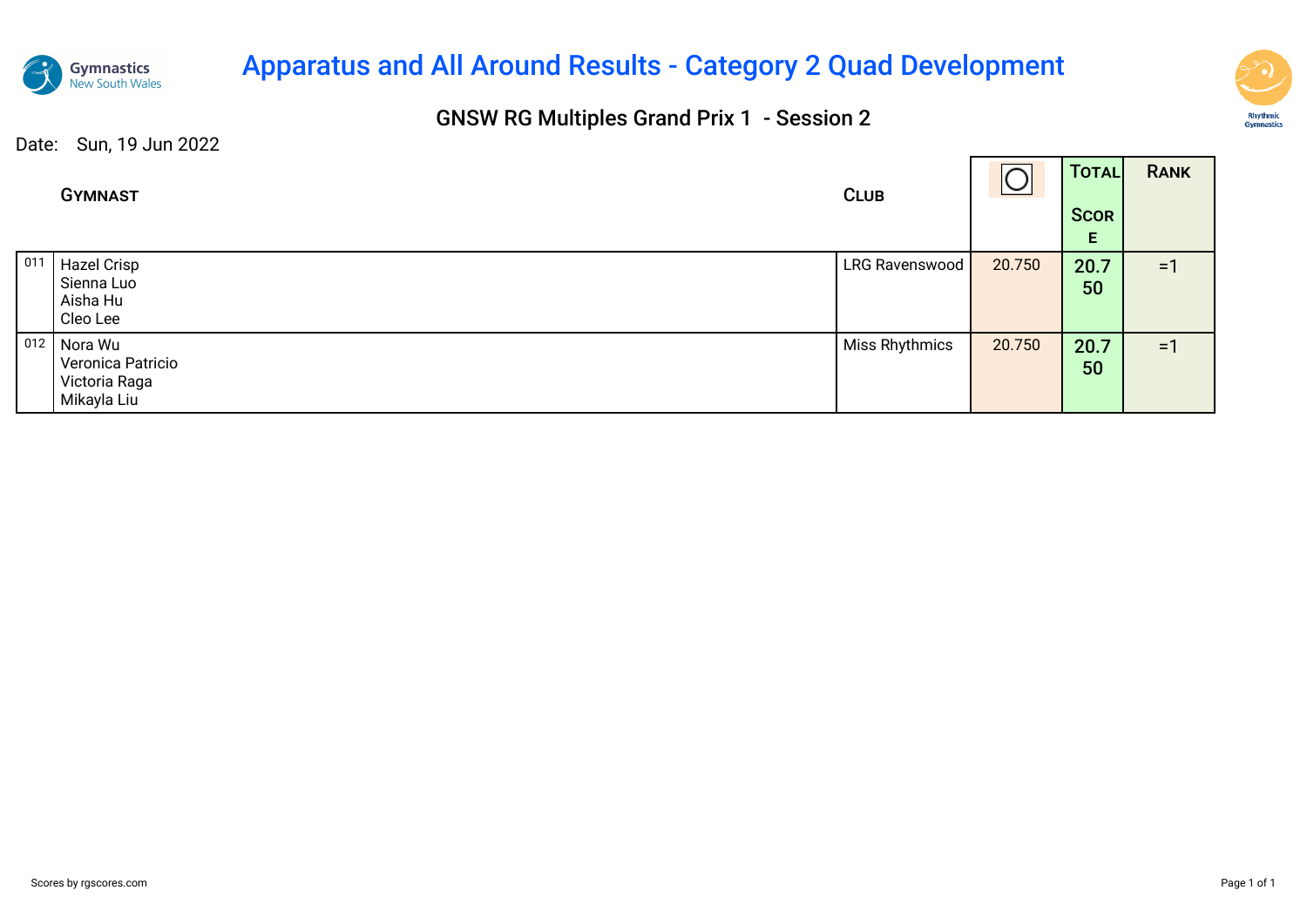

## Apparatus and All Around Results - Category 2 Trio Development

### GNSW RG Multiples Grand Prix 1 - Session 2



|               | <b>GYMNAST</b>                             | <b>CLUB</b>    |        | TOTAL<br><b>SCOR</b><br>E. | <b>RANK</b>    |
|---------------|--------------------------------------------|----------------|--------|----------------------------|----------------|
| $ 013\rangle$ | Leanne Huang<br>Ashley Lam<br>Angela Liuan | LRG Ravenswood | 20.650 | 20.6<br>50                 |                |
| $ 014\rangle$ | Suri Li<br>Zoe Wang<br>Chloe Qi            | LRG Ravenswood | 18.900 | 18.9<br>00                 | $\overline{2}$ |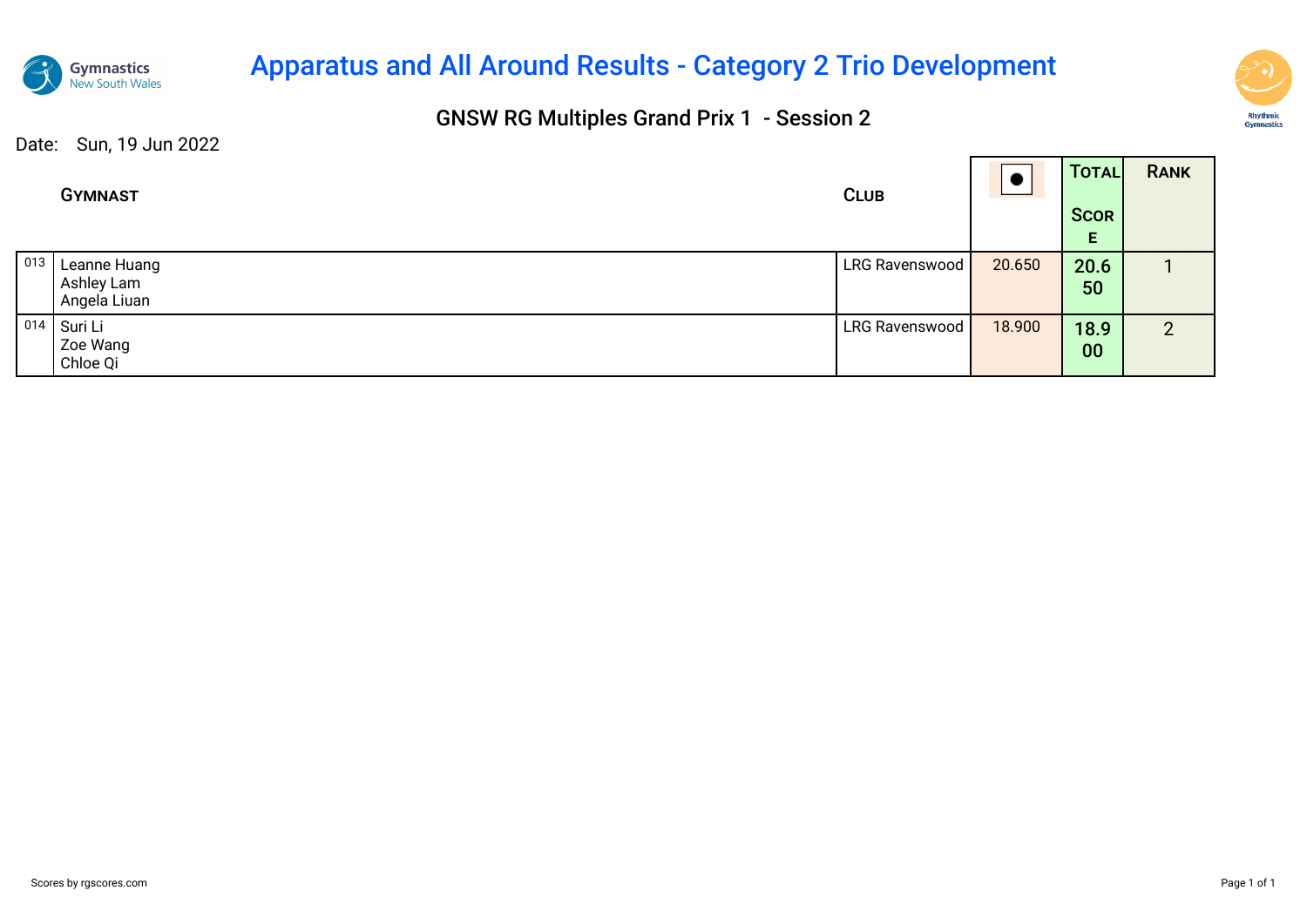

# Apparatus and All Around Results - Category 2 Group

### GNSW RG Multiples Grand Prix 1 - Session 2



and the control of the con-

the company of the company of

|     | <b>GYMNAST</b>                                                                                    | <b>CLUB</b>           | Fx     | TOTAL<br><b>SCOR</b><br>E. | <b>RANK</b>     |
|-----|---------------------------------------------------------------------------------------------------|-----------------------|--------|----------------------------|-----------------|
| 009 | Mia Matiashevska<br>Alyssa Savelieva<br>Sharon Wang<br>Chloe Zhou<br>Angela Li<br>Ivy Xu          | Miss Rhythmics        | 24.250 | 24.2<br>50                 | $\mathbf{1}$    |
| 008 | Olivia Ryu<br>Isabella Ryu<br>Chanel Chin<br>Emily Wu<br>Zimo Zhang<br>Lydia Liu                  | Miss Rhythmics        | 23.700 | 23.7<br>00                 | 2               |
| 001 | <b>Tiffany Yang</b><br>Imogen Hazouri<br><b>Charlotte Barnett</b><br>Annabelle Luo<br>Hannah Miao | <b>LRG Ravenswood</b> | 23.350 | 23.3<br>50                 | $\overline{3}$  |
| 005 | Muk Yan Aggie Fan<br>Claire Chavdarova<br>Valerie Chung<br>Zoe Huang<br><b>Emily Callagher</b>    | LRG Abbotsleigh       | 22.900 | 22.9<br>00                 | $\overline{4}$  |
| 010 | Tara Sanhueza<br>Emma Tao<br>Sophie Lukin<br>Aya Ventoura                                         | <b>LRG PLC Sydney</b> | 22.100 | 22.1<br>00                 | 5               |
| 002 | Dorsa Yazdani<br>Keira Chim<br>Elena Bridgeland<br>Melissa Lee                                    | <b>LRG Ravenswood</b> | 21.650 | 21.6<br>50                 | $6\overline{6}$ |
| 007 | Angela Chen                                                                                       | LRG Abbotsleigh       | 20.750 | 20.7                       | $\overline{7}$  |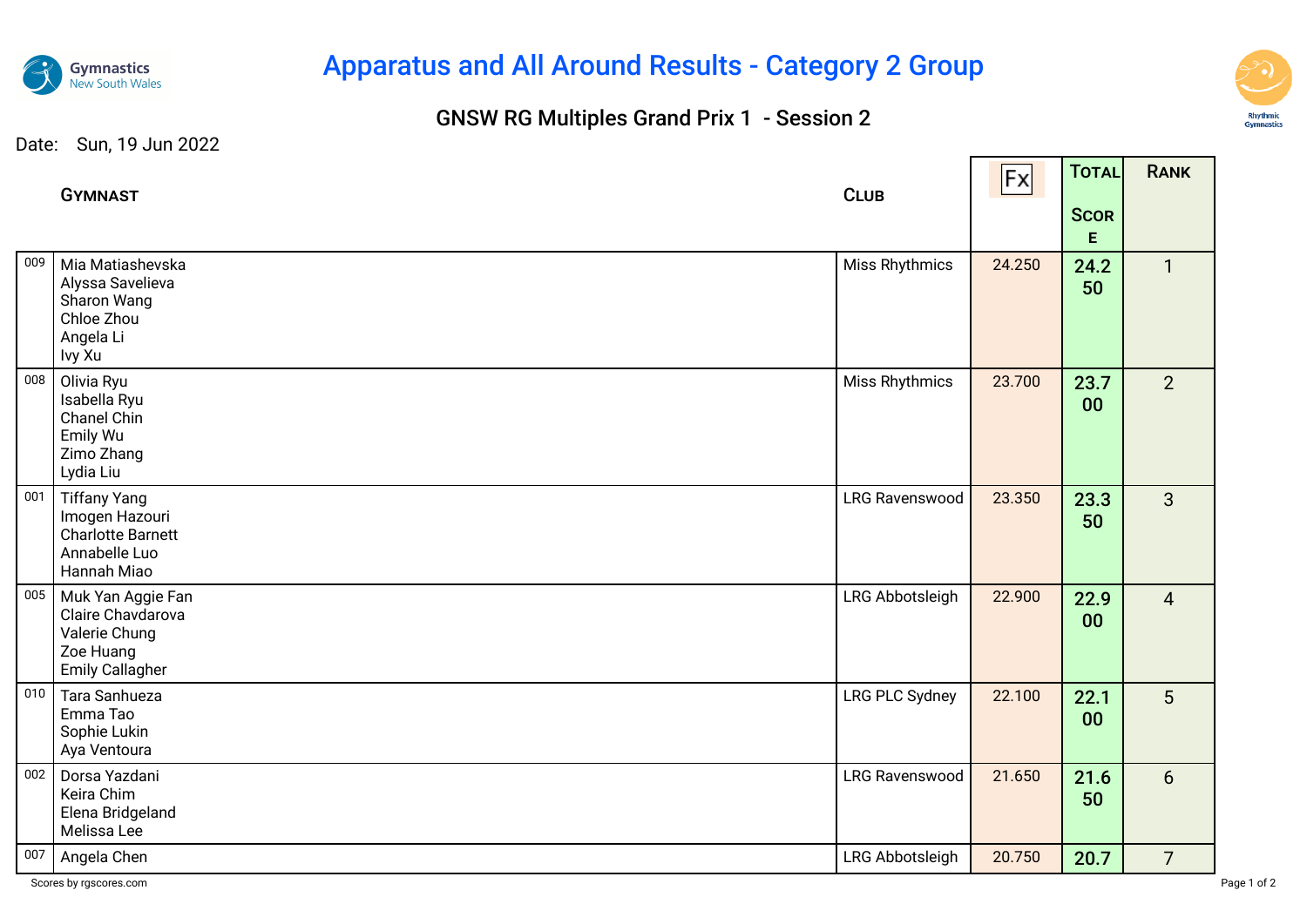|     | <b>GYMNAST</b>                                                                       | <b>CLUB</b>           | Fx     | <b>TOTAL</b><br><b>SCOR</b><br>Е | <b>RANK</b> |
|-----|--------------------------------------------------------------------------------------|-----------------------|--------|----------------------------------|-------------|
|     | Joselyn Cheung<br>Amber Liou<br>Ziyu (Vivian) Chi<br>Sabrina Lin<br>Serena Chi       |                       |        | 50                               |             |
| 006 | Katalina Dodds<br>Charlize Blundell<br>Ishana Saha<br>Gemma Lim<br>Madison Landgrebe | LRG Abbotsleigh       | 20.500 | 20.5<br>00                       | 8           |
| 003 | <b>Emilie Zeng</b><br>Carissa Lu<br>Milly Wu<br>Maggie Li<br>Elina Lingonis          | <b>LRG Ravenswood</b> | 20.150 | 20.1<br>50                       | 9           |
| 004 | Summer Shao<br>Elena Kutepova<br>Ria (Harseerat) Pal<br>Jodie Wong<br>Natalie Zhang  | LRG Abbotsleigh       | 19.150 | 19.1<br>50                       | 10          |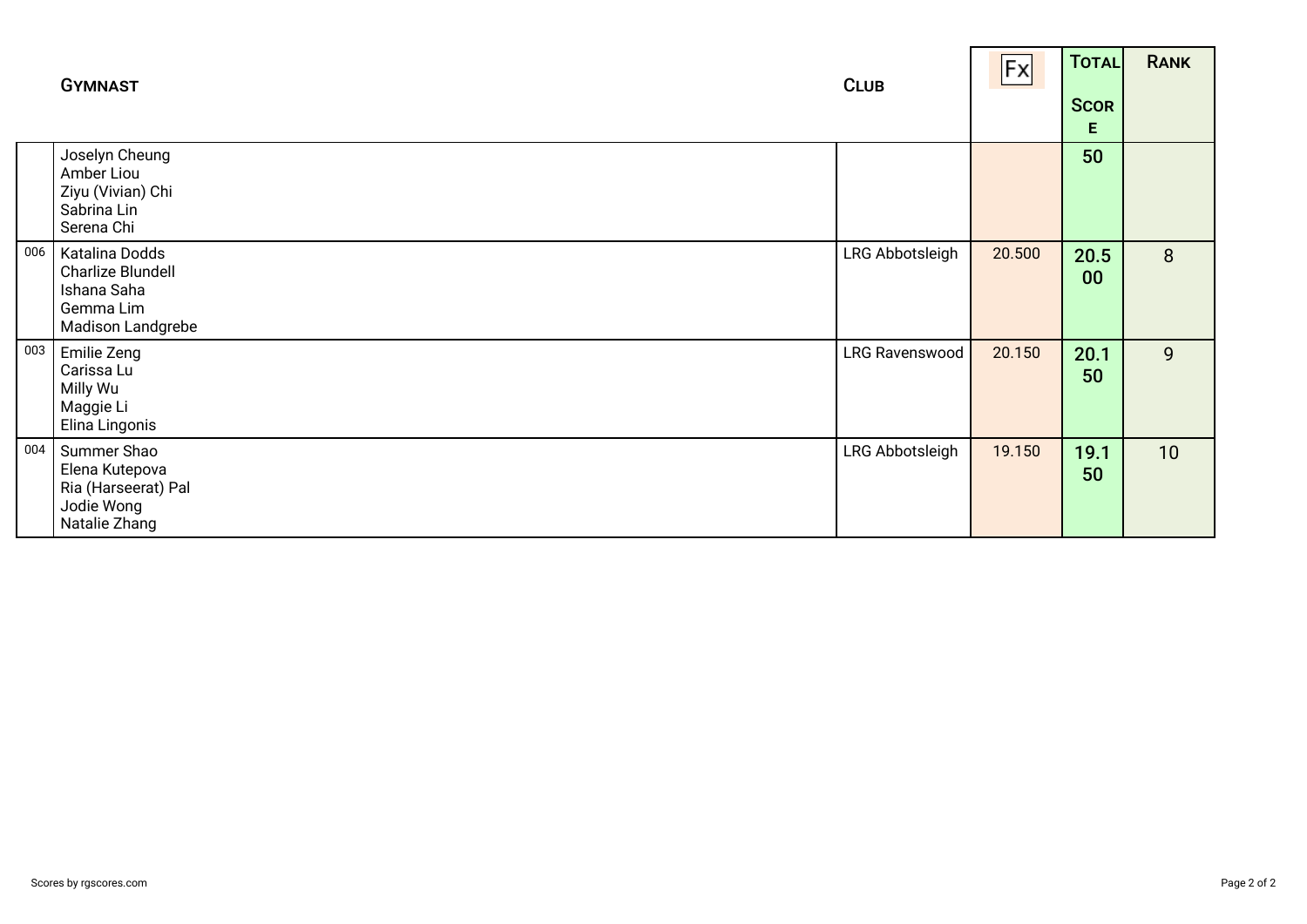

# Apparatus and All Around Results - Category 2 Quad

### GNSW RG Multiples Grand Prix 1 - Session 2



┱

|     | <b>GYMNAST</b>                                                                     | <b>CLUB</b>           | $\circ$ | TOTAL             | <b>RANK</b>     |
|-----|------------------------------------------------------------------------------------|-----------------------|---------|-------------------|-----------------|
|     |                                                                                    |                       |         | <b>SCOR</b><br>E. |                 |
| 022 | Mia Matiashevska<br>Alyssa Savelieva<br>Sharon Wang<br>Chloe Zhou                  | Miss Rhythmics        | 22.200  | 22.2<br>00        | $\mathbf{1}$    |
| 023 | Joyce Zhang<br>Kiera McAlister<br>Celina Kessal<br>Sophie Lukin                    | <b>LRG PLC Sydney</b> | 21.900  | 21.9<br>00        | 2               |
| 017 | Dorsa Yazdani<br>Keira Chim<br>Ava Sarita Nagory<br>Melissa Lee                    | <b>LRG Ravenswood</b> | 20.550  | 20.5<br>50        | 3               |
| 020 | Muk Yan Aggie Fan<br>Claire Chavdarova<br>Valerie Chung<br>Zoe Huang               | LRG Abbotsleigh       | 19.800  | 19.8<br>00        | $\overline{4}$  |
| 016 | <b>Tiffany Yang</b><br>Imogen Hazouri<br><b>Charlotte Barnett</b><br>Annabelle Luo | <b>LRG Ravenswood</b> | 19.550  | 19.5<br>50        | 5               |
| 018 | Katalina Dodds<br><b>Charlize Blundell</b><br>Ishana Saha<br>Gemma Lim             | LRG Abbotsleigh       | 18.550  | 18.5<br>50        | $6\overline{6}$ |
| 021 | Angela Chen<br>Joselyn Cheung<br>Amber Liou<br>Ziyu (Vivian) Chi                   | LRG Abbotsleigh       | 18.400  | 18.4<br>00        | $\overline{7}$  |
| 015 | Anthea Duggan<br>Laura Bebawy                                                      | <b>LRG Academy</b>    | 18.000  | 18.0<br>00        | 8               |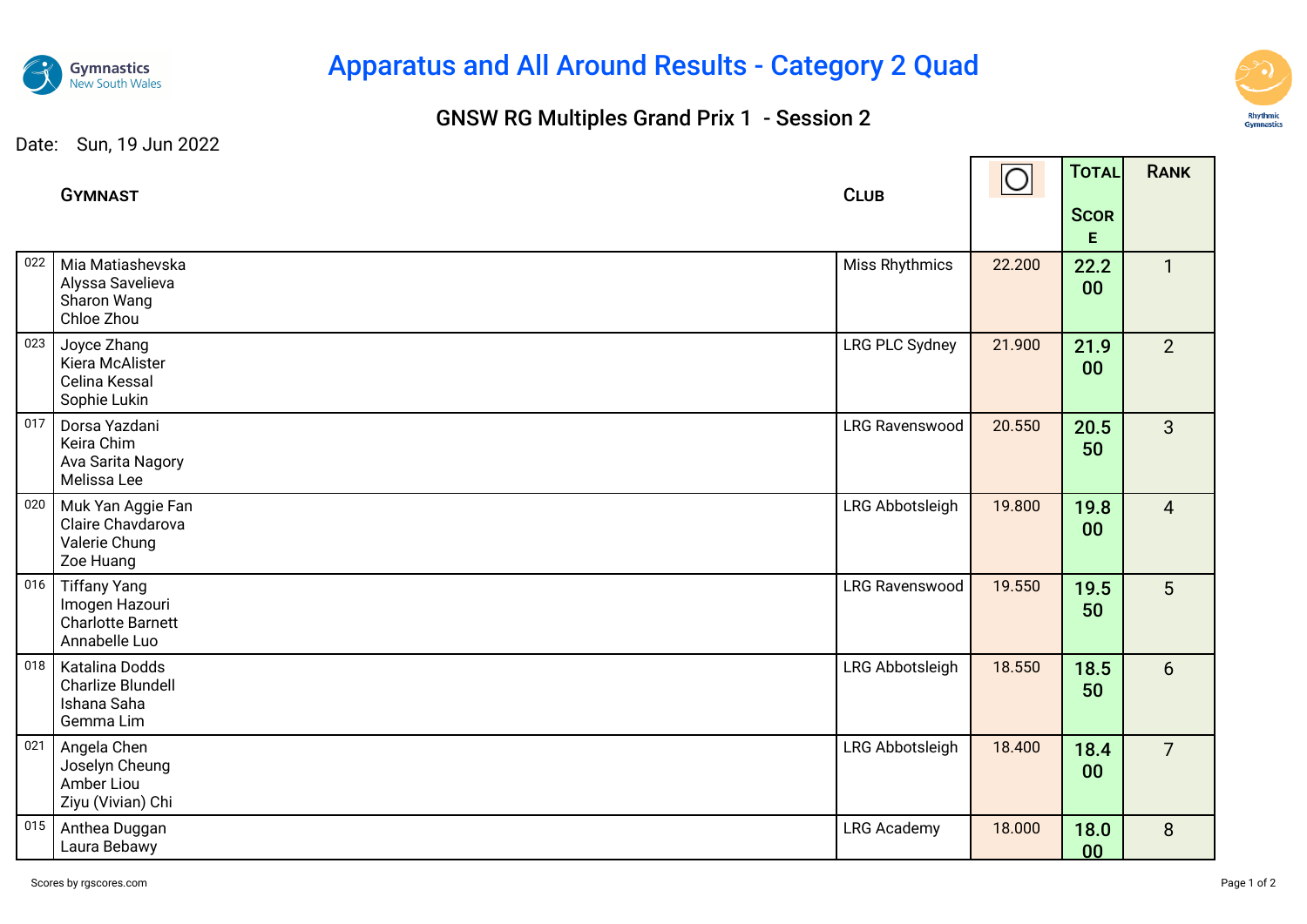|     | <b>GYMNAST</b>                                             | <b>CLUB</b>     |        | TOTAL<br><b>SCOR</b><br>Е | <b>RANK</b> |
|-----|------------------------------------------------------------|-----------------|--------|---------------------------|-------------|
|     | Selina Parajuli<br>Elena Hu                                |                 |        |                           |             |
| 019 | Lilly Clegg<br>Olina Zhou<br>Sabrina Lin<br>Jemima Torrens | LRG Abbotsleigh | 17.900 | 17.9<br>00                | 9           |